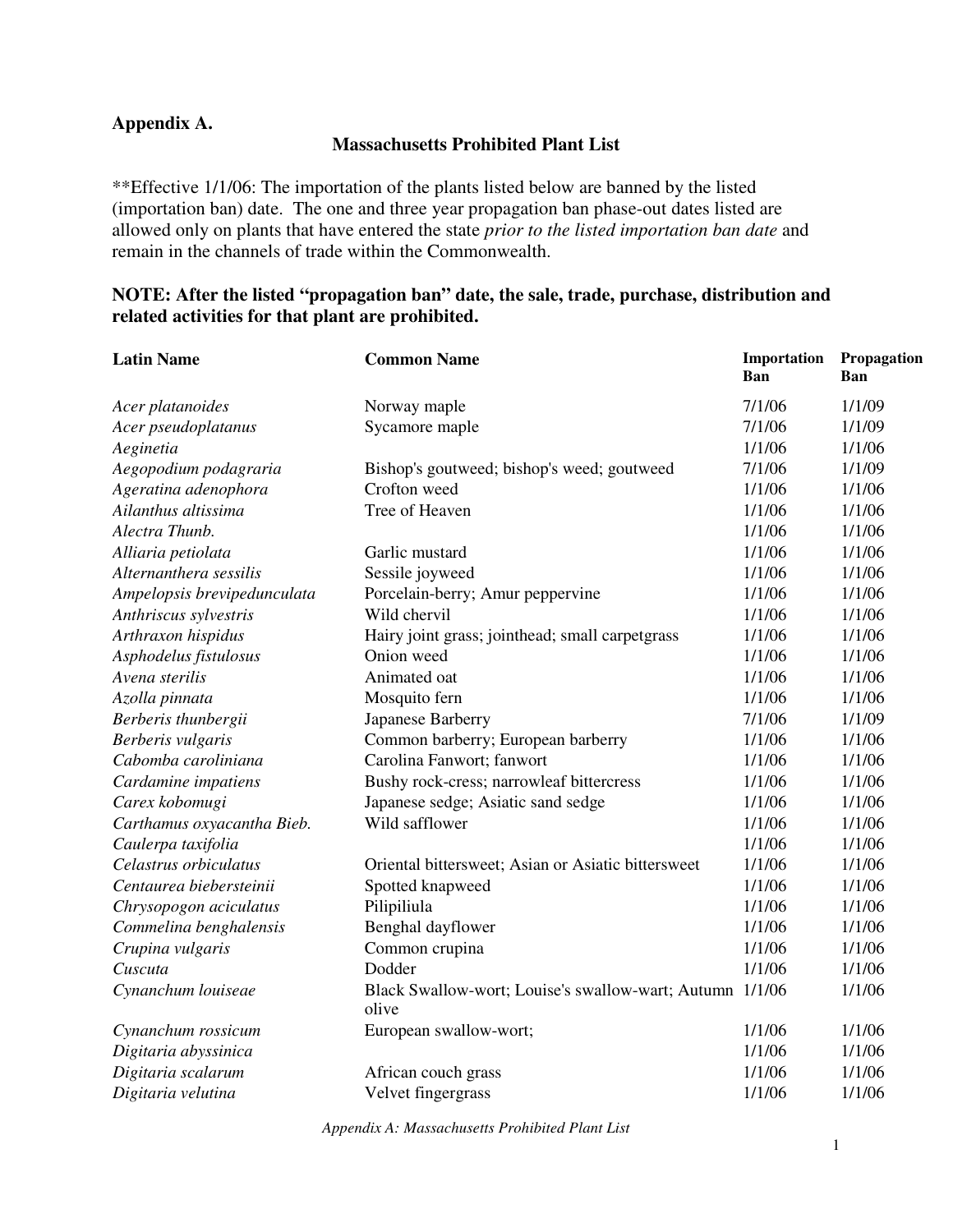| <b>Latin Name</b>                                | <b>Common Name</b>                                  | Importation<br><b>Ban</b>                  | Propagation<br>Ban                         |
|--------------------------------------------------|-----------------------------------------------------|--------------------------------------------|--------------------------------------------|
| Drymaria arenarioides                            | Alfombrilla                                         | 1/1/06                                     | 1/1/06                                     |
| Egeria densa                                     | Brazilian waterweed; Brazilian eloda                | 1/1/06                                     | 1/1/06                                     |
| Eichhornia azurea                                | Anchored waterhyacinth                              | 1/1/06                                     | 1/1/06                                     |
| Elaeagnus umbellata                              | Autumn Olive                                        | 1/1/06                                     | 1/1/06                                     |
| Emex australis                                   | Three-cornered jack                                 | 1/1/06                                     | 1/1/06                                     |
| Emex spinosa                                     | Devil's thorn                                       | 1/1/06                                     | 1/1/06                                     |
| Epilobium hirsutum                               | Hairy willow-herb; Codlins and Cream                | 1/1/06                                     | 1/1/06                                     |
| Euonymus alatus                                  | Winged euonymus; Burning Bush                       | 7/1/06                                     | 1/1/09                                     |
| Euphorbia esula                                  | Leafy Spurge; Wolf's Milk                           | 1/1/06                                     | 1/1/06                                     |
| Euphorbia cyparissias                            | Cypress spurge                                      | 1/1/06                                     | 1/1/06                                     |
| Festuca filiformis                               | Hair fescue; fineleaf sheep fescue                  | 1/1/06                                     | 1/1/06                                     |
| Frangula alnus                                   | European buckthorn; glossy buckthorn                | 1/1/06                                     | 1/1/06                                     |
| Galega officinalis                               | Goatsrue                                            | 1/1/06                                     | 1/1/06                                     |
| Glaucium flavum                                  | Sea or horned poppy; yellow horn poppy              | 1/1/06                                     | 1/1/06                                     |
| Glyceria maxima                                  | Tall mannagrass; reed mannagrass                    | 1/1/06                                     | 1/1/06                                     |
| Heracleum mantegazzianum                         | Giant hogweed                                       | 1/1/06                                     | 1/1/06                                     |
| Hesperis matronalis                              | Dames Rocket                                        | 1/1/06                                     | 1/1/06                                     |
| Homeria                                          | Cape tulip                                          | 1/1/06                                     | 1/1/06                                     |
| Humulus japonicus                                | Japanese hops                                       | 1/1/06                                     | 1/1/06                                     |
| Hydrilla verticillata                            | Hydrilla; water-thyme; Florida elodea               | 1/1/06                                     | 1/1/06                                     |
| Hygrophila polysperma                            | Miramar weed                                        | 1/1/06                                     | 1/1/06                                     |
| Imperata brasiliensis                            | Brazilian satintail                                 | 1/1/06                                     | 1/1/06                                     |
| Ipomoea aquatica                                 | Chinese waterspinach                                | *Permit required-<br>contact<br>Department | *Permit required-<br>contact<br>Department |
| Iris pseudacorus                                 | Yellow iris                                         | 1/1/06                                     | 1/1/06                                     |
| Ischaemum rugosum                                | Murain-grass                                        | 7/1/06                                     | 1/1/07                                     |
| Lagarosiphon major                               | Oxygen weed                                         | 1/1/06                                     | 1/1/06                                     |
| Lepidium latifolium                              | Broad-leafed pepperweed; tall pepperweed            | 1/1/06                                     | 1/1/06                                     |
| Leptochloa chinensis                             | Asian sprangletop                                   | 1/1/06                                     | 1/1/06                                     |
| Ligustrum obtusifolium                           | Border privet                                       | 1/1/06                                     | 1/1/06                                     |
| Limnophila sessiliflora                          | Ambulia                                             | 1/1/06                                     | 1/1/06                                     |
| Lonicera japonica                                | Japanese honeysuckle                                | 7/1/06                                     | 1/1/09                                     |
| Lonicera maackii                                 | Amur honeysuckle                                    | 7/1/06                                     | 1/1/09                                     |
| Lonicera morrowii                                | Morrow's honeysuckle                                | 7/1/06                                     | 1/1/09                                     |
| Lonicera tatarica                                | Tatarian honeysuckle                                | 7/1/06                                     | 1/1/09                                     |
| Lonicera x bella [morrowii x<br><i>tatarica]</i> | Bell's honeysuckle                                  | 7/1/06                                     | 1/1/09                                     |
| Lycium ferrocissimum                             | African boxthorn                                    | 1/1/06                                     | 1/1/06                                     |
| Lysimachia nummularia                            | Creeping jenny; moneywort                           | 7/1/06                                     | 1/1/09                                     |
| Lythrum salicaria                                | Purple loosestrife                                  | 1/1/06                                     | 1/1/06                                     |
| Melaleuca quinquenervia                          | Melaleuca                                           | 1/1/06                                     | 1/1/06                                     |
| Melastoma malabathricum                          |                                                     | 1/1/06                                     | 1/1/06                                     |
| Microstegium vimineum                            | Japanese stilt grass; Nepalese browntop             | 1/1/06                                     | 1/1/06                                     |
| Mikania cordata                                  | Mile-a-minute                                       | 1/1/06                                     | 1/1/06                                     |
| Mikania micrantha                                | Mile-a-minute                                       | 1/1/06                                     | 1/1/06                                     |
|                                                  | $div \Lambda$ . Massaghusetts Duokibited Dlant List |                                            |                                            |

*Appendix A: Massachusetts Prohibited Plant List*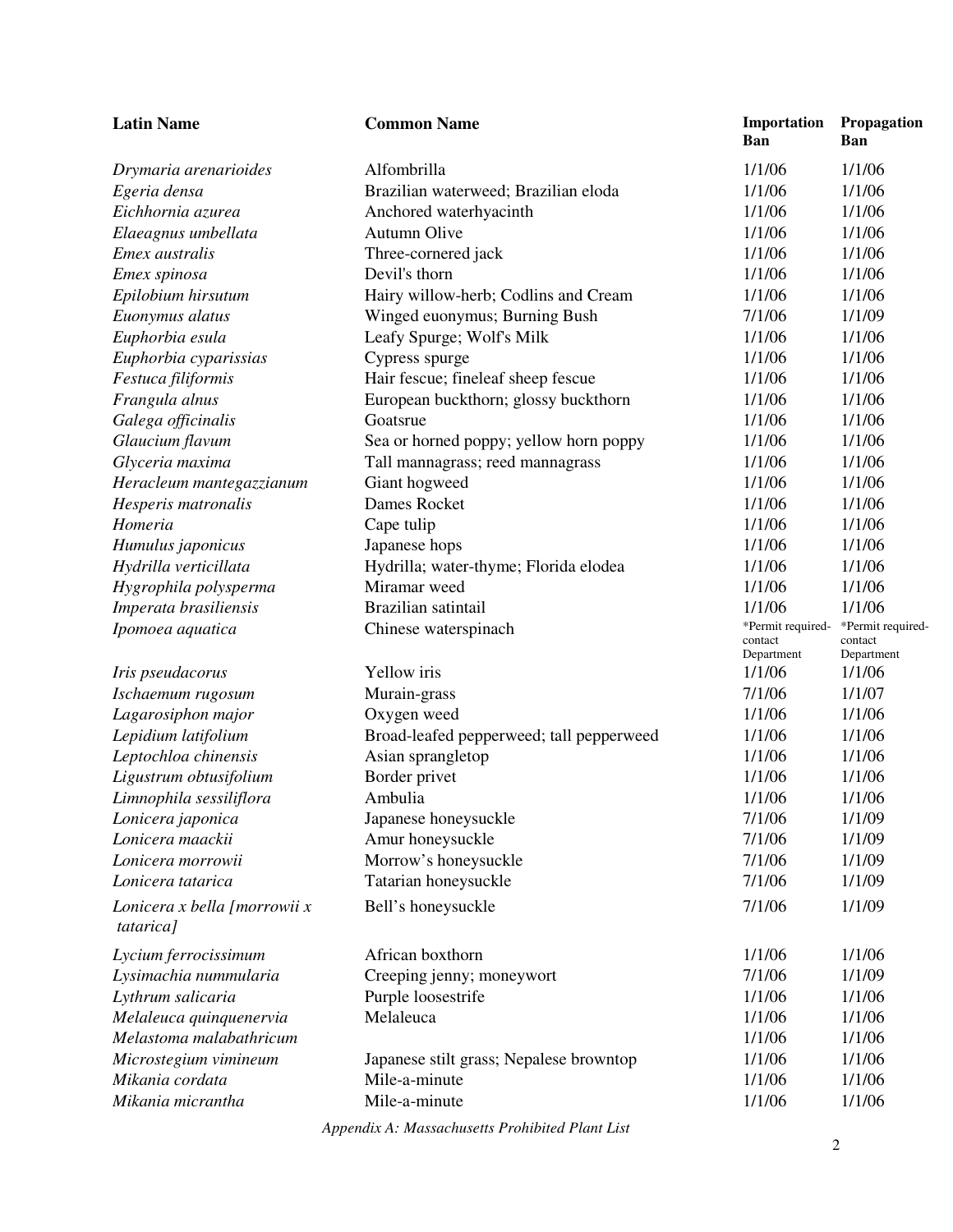| <b>Latin Name</b>             | <b>Common Name</b>                                                                               | Importation<br><b>Ban</b> | Propagation<br><b>Ban</b> |
|-------------------------------|--------------------------------------------------------------------------------------------------|---------------------------|---------------------------|
| Mimosa diplotricha            |                                                                                                  | 1/1/06                    | 1/1/06                    |
| Mimosa invisa                 | Giant sensitive plant                                                                            | 1/1/06                    | 1/1/06                    |
| Mimosa pigra L.               | Catclaw mimosa                                                                                   | 1/1/06                    | 1/1/06                    |
| Miscanthus sacchariflorus     | Plume grass; Amur silvergrass                                                                    | 7/1/06                    | 1/1/07                    |
| Monochoria hastata            | Monochoria                                                                                       | 1/1/06                    | 1/1/06                    |
| Monochoria vaginalis          | Pickerel weed                                                                                    | 1/1/06                    | 1/1/06                    |
| Myosotis scorpioides          | Forget-me-not                                                                                    | 7/1/06                    | 1/1/07                    |
| Myriophyllum aquaticum        | Parrot-feather; water-feather; Brazilian water-milfoil                                           | 1/1/06                    | 1/1/06                    |
| Myriophyllum heterophyllum    | Variable water-milfoil; Two-leaved water-milfoil                                                 | 1/1/06                    | 1/1/06                    |
| Myriophyllum spicatum         | Eurasian or European water-milfoil; Spike water-<br>milfoil                                      | 1/1/06                    | 1/1/06                    |
| Najas minor                   | Brittle water-nymph; lesser naiad                                                                | 1/1/06                    | 1/1/06                    |
| Nassella trichotoma           | Serrated tussock                                                                                 | 1/1/06                    | 1/1/06                    |
| Nymphoides peltata            | Yellow floating heart                                                                            | 1/1/06                    | 1/1/06                    |
| Opuntia aurantiaca            | Jointed prickly pear                                                                             | 1/1/06                    | 1/1/06                    |
| Orobanche L.                  | Broomrape                                                                                        | 1/1/06                    | 1/1/06                    |
| Oryza longistaminata          | Red rice                                                                                         | 1/1/06                    | 1/1/06                    |
| Oryza punctata                | Red rice                                                                                         | 1/1/06                    | 1/1/06                    |
| Oryza rufipogon Griffiths     | Red rice                                                                                         | 1/1/06                    | 1/1/06                    |
| Ottelia alismoides            | Duck-lettuce                                                                                     | 1/1/06                    | 1/1/06                    |
| Paspalum scrobiculatum        | Kodo-millet                                                                                      | 1/1/06                    | 1/1/06                    |
| Pennisetum clandestinum       | Kikuyugrass                                                                                      | 1/1/06                    | 1/1/06                    |
| Pennisetum macrourum Trin.    | African feathergrass                                                                             | 1/1/06                    | 1/1/06                    |
| Pennisetum pedicellatum Trin. | Kyasuma-grass                                                                                    | 1/1/06                    | 1/1/06                    |
| Pennisetum polystachyon       | Missiongrass                                                                                     | 1/1/06                    | 1/1/06                    |
| Phalaris arundinacea          | Reed canary-grass                                                                                | 1/1/06                    | 1/1/06                    |
| Phellodendron amurense        | Amur cork-tree                                                                                   | 1/1/06                    | 1/1/06                    |
| Phragmites australis          | Common reed                                                                                      | 1/1/06                    | 1/1/06                    |
| Polygonum cuspidatum          | Japanese knotweed; Japanese arrowroot                                                            | 1/1/06                    | 1/1/06                    |
| Polygonum perfoliatum         | Mile-a-minute vine or weed; Asiatic Tearthumb                                                    | 1/1/06                    | 1/1/06                    |
| Potamogeton crispus           | Crisped pondweed; curly pondweed                                                                 | 1/1/06                    | 1/1/06                    |
| Prosopis pallida              | Kiawe                                                                                            | 1/1/06                    | 1/1/06                    |
| Prosopis reptans              | Tornillo                                                                                         | 1/1/06                    | 1/1/06                    |
| Prosopis strombulifera        | Argentine screwbean                                                                              | 1/1/06                    | 1/1/06                    |
| Prosopis velutina             |                                                                                                  | 1/1/06                    | 1/1/06                    |
| Pueraria montana              | Kudzu; Japanese arrowroot                                                                        | 1/1/06                    | 1/1/06                    |
| Ranunculus ficaria            | Lesser celandine; fig buttercup                                                                  | 1/1/06                    | 1/1/06                    |
| Ranunculus repens             | Creeping buttercup                                                                               | 1/1/06                    | 1/1/06                    |
| Rhamnus cathartica            | Common buckthorn                                                                                 | 1/1/06                    | 1/1/06                    |
| Robinia pseudoacacia          | <b>Black locust</b>                                                                              | 1/1/06                    | 1/1/06                    |
| Rorippa amphibia              | Water yellowcress; great yellowcress                                                             | 1/1/06                    | 1/1/06                    |
| Rosa multiflora               | Multiflora rose                                                                                  | 1/1/06                    | 1/1/06                    |
| Rottboellia cochinchinensis   | Itchgrass                                                                                        | 1/1/06                    | 1/1/06                    |
| Rubus fruticosus              | Wild blackberry complex                                                                          | 1/1/06                    | 1/1/06                    |
| Rubus moluccanus              | Wild blackberry                                                                                  | 1/1/06                    | 1/1/06                    |
| Rubus phoenicolasius          | Wineberry; Japanese wineberry; wine raspberry<br>Appendix A: Massachusetts Prohibited Plant List | 1/1/06                    | 1/1/06                    |